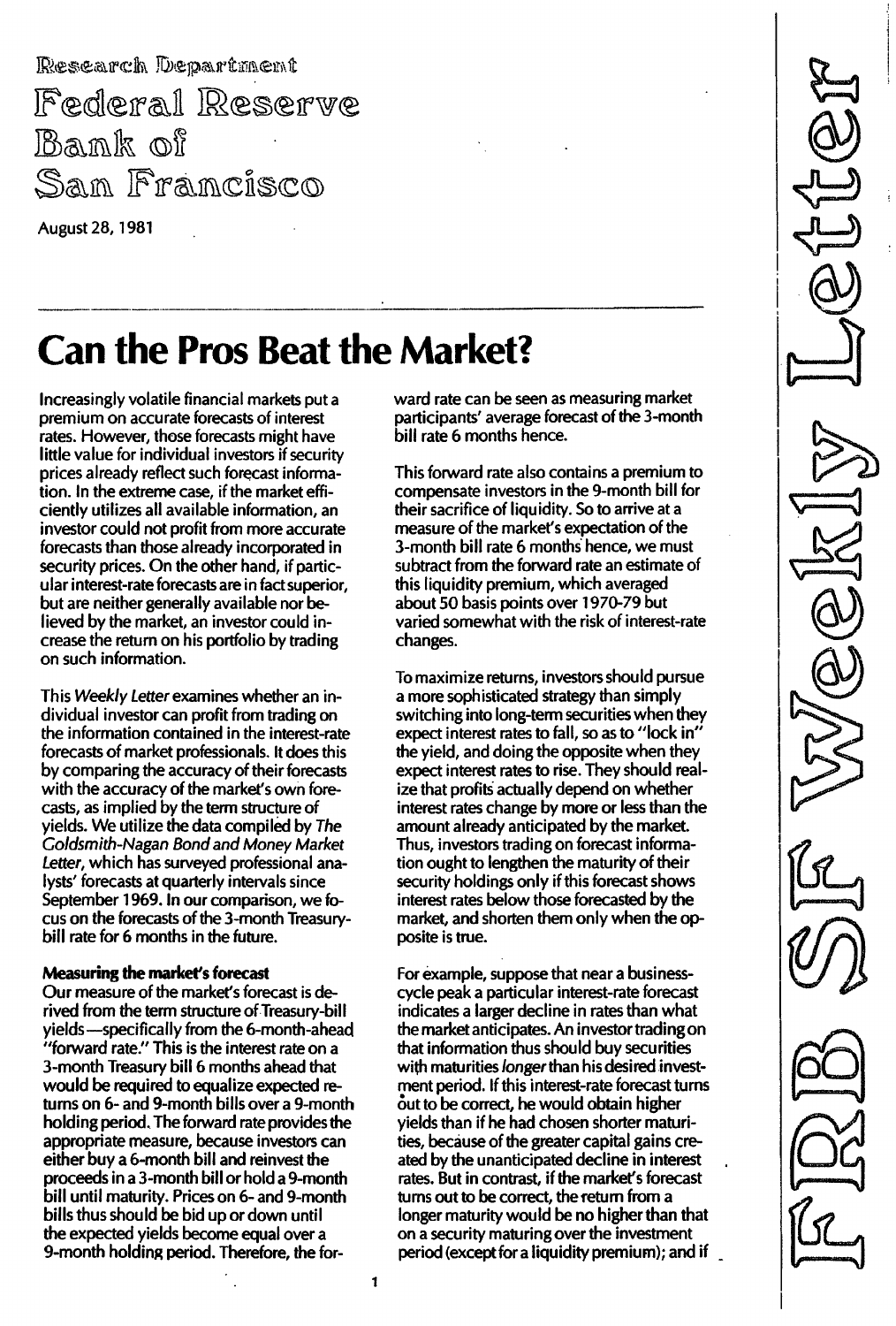Research Department

## Federal Reserve **Bank** of San Francisco

Opinions expressed in this newsletter do not necessarily reflect the views of the management of the Federal Reserve Bank of San Francisco, or of the Board of Governors of the Federal Reserve Svstem.

rates fall by less than either the market's or the investor's forecast anticipates, the return would be reduced by capital losses.

Alternatively, if the forecast utilized by the investor predicts slower declines in interest rates than the market's forecast, the investor should purchase securities with maturities shorter than his investment period. Then if the forecast is correct, he would obtain a higher return from "rolling over" a series of shortterm securities than from purchasing maturities equal to his planned investment period. Once again, however, if the market's forecast turns out to be the correct one, nothing would be gained from this course of action; and if rates fall by more than the forecast of either the market or the investor, the return would be lower.

#### Professionals vs. the market

In our analysis, we compared the accuracy of the Goldsmith-Nagan panel's 6-monthahead forecasts of the 3-month Treasury-bill rate with the market's forecast, as measured by the root-mean-squared error. (The sample period covered 1970-1 through 1979-11.) We also considered the accuracy of a simple forecast of no change, where the interest rate is assumed to follow a "random walk." Such a forecast may be regarded as a minimum standard of accuracy for forecasting the 3-month bill rate. This contrasts with results from markets for longer-term securities, where a forecast of no change may actually be more accurate than any other forecast.

Short-period returns on longer-term securities are dominated by capital gains or losses resulting from changes in market prices. Any systematic pattern in such returns would be quickly eliminated as investors bid prices up or down in attempts to profit from them. In contrast, returns on 3-month Treasury bills held to maturity cannot be affected by such speculation, because the price at the end of three months is fixed contractually. Therefore, even a fully anticipated time pattern in 3-month Treasury bill yields is not likely to be arbitraged away. Moreover, interest-rate forecasts that use all available information should take into account any such systematic time pattern, as well as other relevant factors, and thus should be at least as accurate as a forecast of no change.

In our comparison, the root-mean-squared error (RMSE) of the market's forecast, at 1 .24 percentage points, is slightly lower than that of a forecast of no change; but the RMSE of the analysts' forecast, at 1 .1 0 percentage points, is.even lower. So both the market and the analysts were able to improve upon the accuracy of a forecast assuming no change. Even more importantly, however, standard statistical tests reveal that the greater accuracy of the analysts' forecast, compared to the market's, could not have occurred by chance alone. (Also, the approach used to estimate the liquidity premium more likely caused an understatement, rather than an overstatement, of the true difference between the market's and the analysts' forecasting errors.) The 14-basis-point difference between the RMSEs is relatively modest. Nevertheless, our results indicate that investors could have improved profits significantly by trading on the information contained in the analysts' forecast. A strategy of shortening maturities when the analysts' forecast was above the market's forecast-and lengthening them when the opposite was true-would have improved overall returns.

#### Sources of information

Both forecasts contain two parts-an autoregressive component that extrapolates from past changes in the bill rate, and a remaining component based on other information. The analysts' forecastwas superior to the market's forecast in both respects.The autoregressive component of the market's forecast was not significantly different from a prediction of no change, or a random walk. Indeed, the market's forecast failed to incorporate an upward drift in the bill rate attributable to rising inflation in the forecast period, even though this drift could have been extrapolated from past data. In contrast, the autoregressive component of the analysts' forecast contained a pos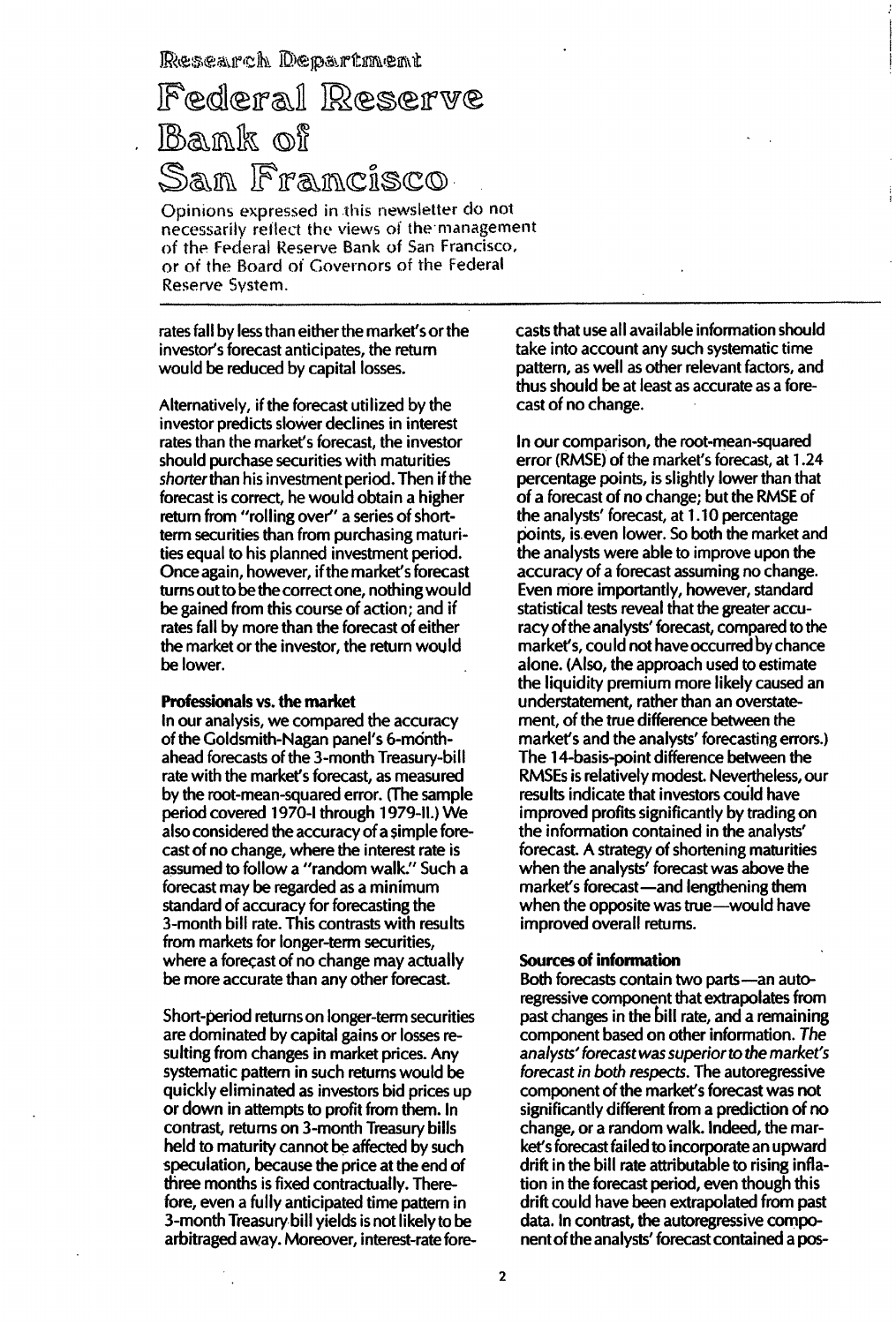itive time trend of 54 basis points per year, as well as significant correlations with past fluctuations in the bill rate. In addition, the remaining component of the analysts' forecast contributed significantly to forecasting accuracy, while the corresponding component of the market's forecast did not.

In summary, our evidence indicates that the market's forecast of the 3-month Treasury bill rate, as implied by a term structure of yields, was not significantly different from a prediction of no change-or a random walk. While we may expect a random walk in short-period yields of stocks or bonds, even a fully anticipated time pattern in the return on bills held to maturity is not likely to be arbitraged away. Forecasters of Treasury-bill rates

thus should be able to improve the accuracy of their forecasts by taking into account any such existing time patterns. The Goldsmith-Nagan panel of forecasters in fact did so, and also used additional information unrelated to the bill rate's past history to improve the accuracy of their forecasts. Moreover, the information contained in this panel's forecasts was not fully reflected in the prices of Treasury bills, so that individual investors could have increased their profits by utilizing these or similar forecasts.

#### Adrian W. Throop

(The author wishes to thank Mr. Peter Nagan for permitting use of his survey data on professionals' forecasts.)

| <b>Accuracy of Forecasts</b><br>Root Mean Squared Error (RMSE)<br>1970-1 through 1979-III<br>(percentage points) |      |
|------------------------------------------------------------------------------------------------------------------|------|
| <b>Forecast of No Change</b>                                                                                     | 1.25 |
| <b>Market's Forecast</b>                                                                                         | 1.24 |
| Analysts' Forecast                                                                                               | 1.10 |